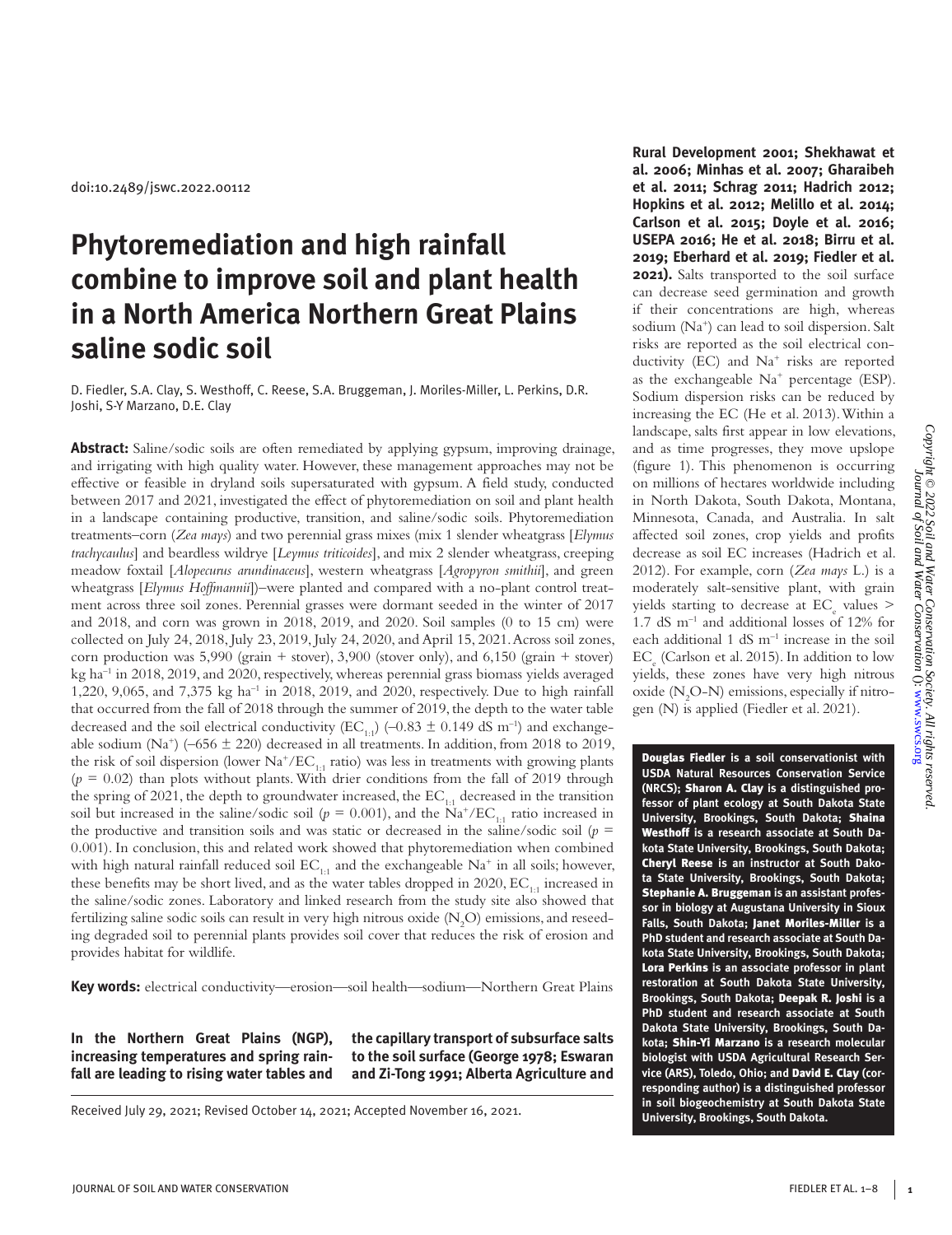A common management approach used to restore the productivity of saline/sodic soils is to apply gypsum, improve drainage, and leach salts from the root zone with irrigation water (Franzen et al. 2006). However, in much of the NGP, this approach is unsuccessful for several reasons. First, most of the fields are not irrigated, so rainfall must be relied upon for leaching. While rainfall is increasing, it may not be enough to leach salts from the soil because the infiltration rates and drainable porosity may be very low and the source of the salts, marine sediments, may be close to the soil surface (Birru et al. 2019; Budak 2020). In addition, there are often no natural outlets for water drainage. Second, because many salt NGP affected soils already contain gypsum, adding more gypsum will not increase calcium  $(Ca^{+2})$ concentrations. Similar problems can occur in soils that contain gypsic or petrogypic soil horizons (Boyadgiev 1974; Nachtergaele et al. 2009). The high cost and failure of the standard saline/sodic soil remediation technique has changed the question from "How much gypsum should be applied?" to "How can these fragile soils be stabilized?" (Parida

al. 2013; Ashraf et al. 2010; Jesus et al. 2015). Phytoremediation has been hypothesized as a remediation method for high pH salt affected soils that contain calcium carbonate  $(CaCO<sub>3</sub>)$  (Qadir and Oster 2002). Qadir and Oster (2002) hypothesized that roots exude acidic compounds and respire carbon dioxide  $(CO_2)$  that helps lower the soil pH, which in turn increases CaCO<sub>3</sub> solubility and the release of  $Ca^{+2}$  into the soil solution (Nye 1981; Marschner and Römheld 1983). The solubilized Ca+2 then replaces Na+ on the exchange site, which allows Na+ to be leached from the soil with percolating water. However, this mechanism does not consider the effect of other biological process, such as denitrification on soil pH. Alternative phytoremediation mechanisms are plant-induced increases in nutrient and water uptake, reduced evaporation, increased soil cover, and enhanced water infiltration.

and Das 2005; Grieve et al. 2012; Ammari et

To optimizes restoration, it is important to identify the dominant mechanisms and identify plants that can be established. For example, how much CaCO<sub>3</sub> needs to be present in the soil or are the hydrogen ions (H<sup>+</sup>) and  $\mathrm{CO}_2$  emitted by plants sufficient to increase  $CaCO<sub>3</sub>$  solubility in well buffered

# Figure 1

A Google Earth aerial image of the study site. The image is from June 4, 2019, superimposed on an elevation map. The location of blocks and productive, transition, and saline/sodic soils are shown. The experimental design was a randomized split-block. The phytoremediation treatments were applied as strips across the three soil zones. The dimensions were 177 by 218 m. The white areas have high soil moisture and are salt affected. The elevation change across the image is approximately 3 m.



soils? Much of the current literature explores salinity solutions in irrigated soils, but to the best of our knowledge there is scant information on phytoremediation in humid dryland soils of the NGP. The objective of this study was to investigate the impact of seeding perennial grasses on soil and plant health in NPG landscapes containing areas of barren saline/sodic soils interspersed in productive soils.

## Materials and Methods

*Field Study.* This is a second paper from these research plots. In the first study, Fiedler et al. (2021) reported that in 2019,  $N_2O$  emissions were 482% higher in unfertilized saline/ sodic than productive soil, and that applying urea to the saline/sodic soil further increased emissions 268%.

The experiment was conducted in the James River watershed located in South Dakota at 44°42'9.6804" N latitude and 97°54'40.9" W longitude. The area's climate is on the border of three Köppen climate regimes, Dwa (warm continental climate/ humid continental climate), Dwb (temperate continental climate/humid continental climate), and Bsk (cold semiarid climate). The 30-year average annual precipitation (1981 to 2010) is 60.4 cm, and the average annual temperature is 6.2°C (NOAA 2019). The field has upland positions on the eastern and western sides with an east-west depression (maximum depression 3 m) through the middle of the field (figure 1). Soil in the upland positions is a Forman-Cresbard loam (Soil Survey Staff 2018). The Forman series is characterized as a well-drained fine-loamy, mixed, superactive, frigid Calcic Argiudoll. This soil has an average saturated hydraulic conductivity value of  $177 \pm 39.4$  mm h<sup>-1</sup>. In this paper this zone is termed "productive."

The dominant soil in the depressional zone was a fine, smectitic, frigid, Glossic Natrudoll. The saturated hydraulic conductivity in this zone was approximately  $0$  mm  $h^{-1}$  and it is identified as "saline/sodic." Between the productive and saline/sodic soil zones is a transition area where the saturated hydraulic conductivity was  $14.7 \pm 10.4$  mm h<sup>-1</sup>. Soil in this zone was a Forman-Cresbard loam and it is identified as "transition." Selected soil characteristics for the three zones are provided in table 1.

The cation exchange capacity (CEC) of these three zones is 19.9 cmolc (kg soil) $^{-1}$ (Soil Survey Staff 2018). Common minerals in NGP glaciated soils are smectite, illite, and kaolinite. The depth of the water table was obtained at the South Dakota Department of the Environment and Natural Resources monitoring well SP-77C (figure 2) located at 44°54'51.16" N latitude and 98°1'24.96" W longitude.

*Field Management.* In the year prior to initiation of the experiment in 2018, crop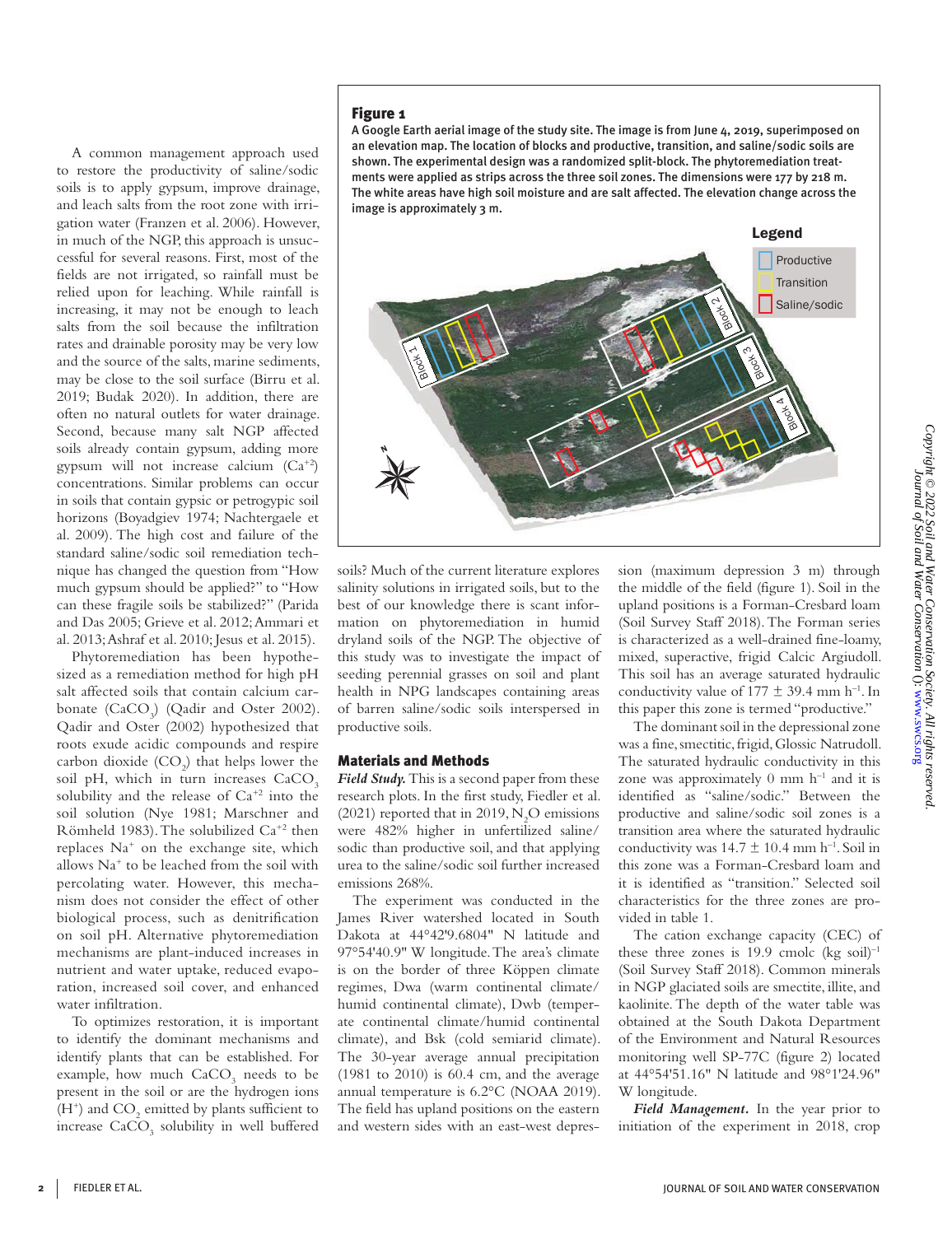# Table 1

Selected soil characteristics for the three soil zones at the study site. The sodium (Na<sup>+</sup>) adsorption ratio (SAR) was estimated using the ratio between Na+ extracted with ammonium acetate and the sum of bases extracted with ammonium acetate (DeSutter et al. 2015).

| Soil<br>depth (cm) | <b>Porosity</b><br>$\rm \left( cm^{3} \, cm^{-3} \right)$ | <b>Bulk</b><br>density<br>$(g cm^{-3})$ | $pH_{1:1}$ | $EC_{1:1}$<br>$(dS m^{-1})$ | $Na+$<br>$(Mg kg^{-1})$ | <b>SAR</b> | Organic<br>matter<br>$(Mg kg^{-1})$ |
|--------------------|-----------------------------------------------------------|-----------------------------------------|------------|-----------------------------|-------------------------|------------|-------------------------------------|
| 0 to 15            | 0.56                                                      | 1.16                                    | 7.4        | 0.39                        | 72                      | 1.79       | 2.37                                |
| 15 to 30           | 0.489                                                     | 1.37                                    | 7.5        | 0.66                        | 136                     | 2.99       | 1.36                                |
| 0 to 15            | 0.56                                                      | 1.16                                    | 7.3        | 1.64                        | 343                     | 4.99       | 2.31                                |
| 15 to 30           | 0.48                                                      | 1.37                                    | 7.5        | 1.83                        | 327                     | 6.01       | 1.24                                |
| 0 to 15            | 0.48                                                      | 1.37                                    | 7.7        | 3.87                        | 1.680                   | 22         | 2.16                                |
| 15 to 30           | 0.44                                                      | 1.49                                    | 8          | 2.4                         | 1,030                   | 17         | 1.17                                |
|                    |                                                           |                                         |            |                             |                         |            |                                     |

failure occurred, and the entire field had minimal vegetation or postharvest residue. The experiment was conducted in three soil zones (productive, transition, and saline/ sodic). Each soil zone had four phytoremediation treatments: bare soil (control), corn, perennial grass mixture 1, or perennial grass mixture 2 (described below). Within a soil zone, the experiment was replicated in four blocks. In the control treatment, nothing was planted and it was used as nonvegetation control plot. In this treatment, plants were prevented from growing in 2018 using combination of mowing and herbicide treatments throughout the growing season.

In the corn treatments, DeKalb DKC45- 65RIB (Monsanto Co., St. Louis, Missouri), a 95-day Smartstax corn hybrid, was seeded on May 17, 2018, and DKC40-77RIB (Monsanto Co., St. Louis, Missouri), a 90-day Smartstax hybrid, was planted on May 31, 2019. In 2020, DeKalb DKC43-75RIB (Bayer Co., St. Louis, Missouri), a 93-day corn, was seeded on June 2, 2020. In all years, corn was seeded at the rate of 79,000 seeds  $ha^{-1}$  at a row spacing of 76 cm.

Perennial grass mixture 1 contained Certified First Strike slender wheatgrass (*Elymus trachycaulus* [Link] Gould ex Shinners) and Shoshone beardless wildrye (*Leymus triticoides* [Buckley] Pilg.). These two cultivars were seeded at a rate of 3.9 kg pure live seed (PLS)  $ha^{-1}$ . Perennial grass mixture 2 consisted of Certified First Strike slender wheatgrass planted at 2.2 kg PLS ha<sup>-1</sup>, Garrison creeping meadow foxtail (*Alopecurus arundinaceus*) planted at a rate of 2.2 kg PLS ha<sup>-1</sup>, western wheatgrass (*Agropyron smithii* Rydb) planted at a rate of 6.7 kg PLS ha–1, and AC Saltlander green wheatgrass (*Elymus Hoffmannii*) planted at a rate of 3.6 kg PLS  $ha^{-1}$ . The perennial grass mixtures were dormant seeded at a 6 mm depth using a FLEX-II drill (Traux Company, Inc., New Hope, Minnesota) into

13 m strips on December 15, 2017, and overseeded with the same mixture on October 24, 2018. Additional information on these grasses is available in Tilley et al. (2004, 2011), Ogle et al. (2009), Steppuhn et al. (2006), Young-Mathews and Winslow (2010), and Hybner et al. (2014).

To control weeds, appropriate herbicides (including dicamba, bromoxynil, and mesotrione) were applied to all vegetative treatments, with glyphosate added to the nonplanted control plots on June 6, 2018, and June 27, 2018 (Fiedler 2020). In addition, the perennial grasses and nonplanted control plots were mowed to a 15 cm height using a lift rotary mower on June 21 and September 12, 2018. In 2019, the same herbicides were applied to the plots on June 6 and July 26. In 2020, no herbicides were applied. Weedy areas in all plots were mowed August 15, 2020. Fertilizers were not applied to any of the treatments during this study.

*Plant Yields.* In the 2018 corn plots, grain and stover yields were measured when corn reached physiological maturity from two 5.3 m of row on September 11, 2018. In 2019, high spring rainfall and cool conditions contributed to delayed planting and a failure to reach physiological maturity. Therefore, corn plant biomass was measured at R5 growth stage from two 2.7 m of row on August 29, 2019. In 2020, corn grain and stover was harvested on September 28, 2020. Biomass and grain samples were dried at 60°C in a forced air drier.

In the none and perennial grass treatments, biomass was measured in two 1 m<sup>2</sup> areas (due to sparse growth) on September 10, 2018, and from two  $0.1 \text{ m}^2$  on July 11, 2019, and July 28, 2020. Biomass samples were dried at 60°C in a forced air drier.

*Soil Measurements.* Soil samples from all plots were collected from 0 to 15 cm on July 24, 2018 (VT corn growth stage), July 23, 2019, and April of 2021. Additional soil

samples were collected from the 0 to 15 cm soil depth from the two perennial grass treatments in July of 2020. All soil samples were dried at 37.8°C, ground, sieved to <2 mm, and  $EC_{1:1}$  and pH determined using soil to solution ratio of 1:1 (Grafton 2015; Dose et al. 2017). Sodium was extracted (1 M ammonium acetate) and quantified following Grafton (2015). The Na<sup>+</sup> dispersion risk was estimated based on the ratio between Na+ and  $EC_{1:1}$  (Kharel et al. 2018; He et al. 2013).

Soil organic matter was determined by loss on ignition. Ammonium-N  $(NH_4^+)$  and nitrate-N (NO $_3$ <sup>-</sup>-N) were extracted using 1.0 *M* potassium chloride (KCl) and quantified using an Astoria Nutrient Analyzer (Astoria-Pacific, Inc. Clackamas, Oregon) following Maynard and Karla (1993). The  $NH_4^+$  and NO<sub>3</sub> concentrations are reported in Fiedler et al. (2021). Soil samples collected in 2018 and 2019 from the 0 to 15 cm soil depth following Veum et al. (2019) were analyzed to determine the phospholipid fatty acid analysis (PLFA) microbial community structure using methods discussed in Buyer and Sasser (2012) and Thies et al. (2020). In this analysis, 19:0 phosphatidylcholine was used as the internal standard, and a check sample was used to confirm final values. Hydraulic conductivity was measured in August of 2020 from the productive and saline/sodic zones using the single ring infiltrometer method.

*Laboratory Experiment.* The purpose of the laboratory experiment was to determine if plant induced increases in  $CO<sub>2</sub>$  emissions or exudates would lower the soil pH, thereby increasing  $CaCO<sub>3</sub>$  solubility. For this experiment, a salt tolerant plant, barley (*Hordeum vulgare*), was selected, because preliminary testing showed that it was well for this experiment. Five hundred grams of airdried soil having an  $EC_{1:1}$  of 6.29 dS m<sup>-1</sup>, pH of 6.49, Na<sup>+</sup> concentration of 2,190 mg  $kg^{-1}$ , and  $NO_3^-$  concentration of 519 mg  $kg^{-1}$ , was placed into each of eight 1 L jars.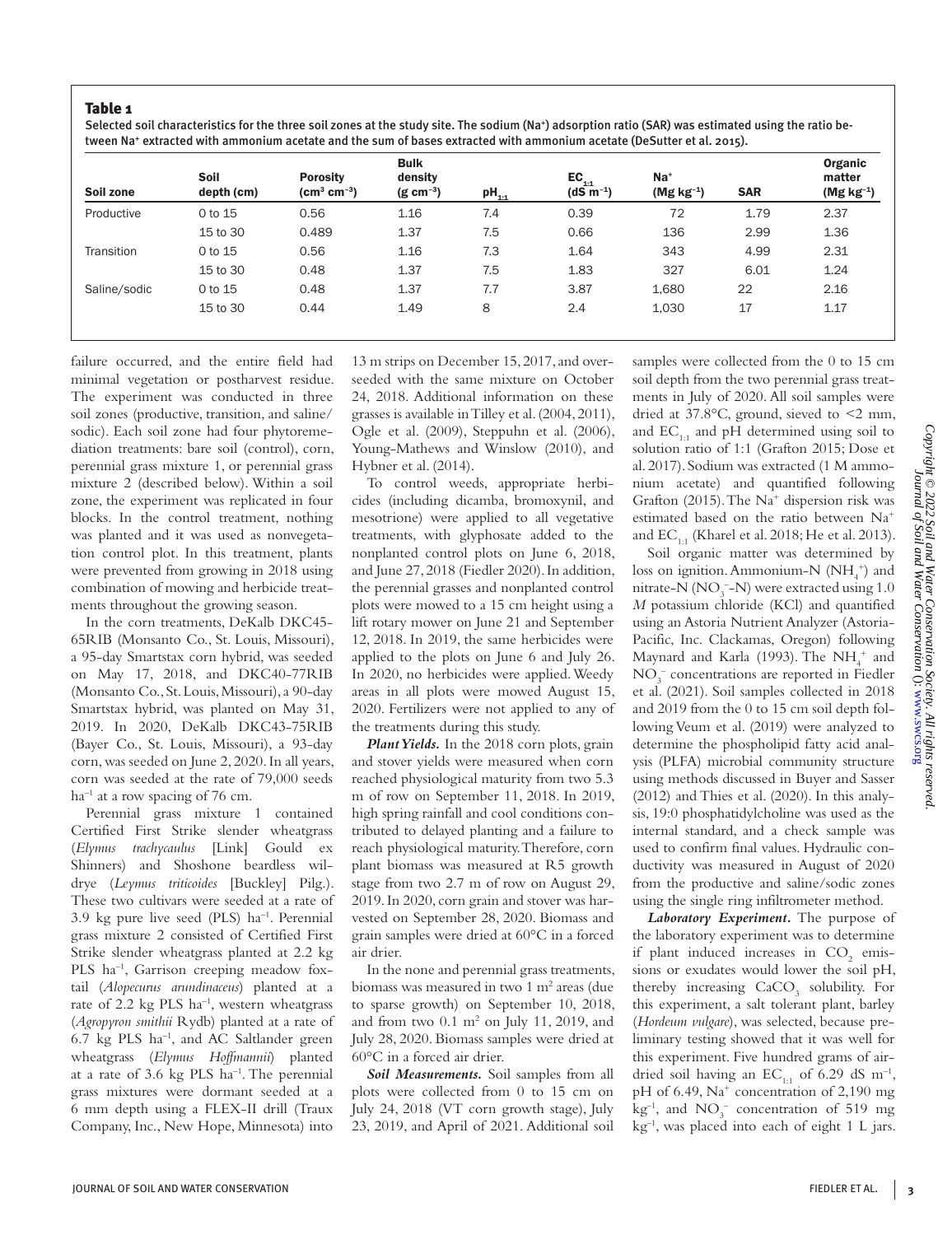# Figure 2

The (a) soil electrical conductivity (EC $_{1,1}$ ) and 95% confidence interval, (b) ammonium acetate extractable sodium (Na<sup>+</sup>) and 95% confidence interval, and (c) accumulative rainfall from 2018 to 2021 in the perennial grass treatments and depth of the groundwater at the groundwater monitoring site. The soil zones were productive, transition, and saline/sodic soil.



Water, with an  $EC < 0.01$  dS m<sup>-1</sup>, was added to increase the gravimetric soil moisture to  $0.3$  g g<sup>-1</sup>. Twelve barley seeds were planted into four jars and allowed to grow for seven weeks, whereas the other four jars had no plants. After seven weeks, barley biomass over the rim of the jars was removed and GHG (CO<sub>2</sub>-C, N<sub>2</sub>O-N, and methane [CH<sub>4</sub>- C]) emissions were measured for four days with a LI-COR 8100A (LI-COR, Lincoln, Nebraska) system, which was connected to a Picarro G2508 cavity ringdown spectrometer that was used to determine  $CO<sub>2</sub>-C$ , N<sub>2</sub>O-N, and CH<sub>4</sub>-C concentrations (Picarro Inc., Santa Clara, California). The LI-COR

system was configured according to the flask sampler protocol.

In this experiment, the chambers were sealed with a lid that had inlet and outlet airports for air circulation. For each chamber, the concentration of  $CO<sub>2</sub>-C$ , N<sub>2</sub>O-N, and CH4 -C were measured every hour following Fiedler et al. (2021). Every 24 hours, flasks were weighed and water added to maintain gravimetric soil moisture between 0.30 and  $0.35$  g water (g soil)<sup>-1</sup>. At the end of the experiment, tissue samples were collected, dried at 60°C for 72 hours, ground, digested, and analyzed for Na<sup>+</sup> using flame photometry.

*Statistical Analysis.* The field experimental design was a split block randomized block design. The split was the three soil zones where the four phytoremediation treatments were applied as strips across the three soil zones (figure 1). Within a soil zone, the experiment contained four blocks. Each plot had the dimensions of 3 by 13 m. An analysis of variance (ANOVA) was conducted with R version 1.1.383 (de Mendiburu 2021; R Core Team 2017). Because interactions between soil zone and phytoremediation treatment were not detected, only the main effects are reported. Data were analyzed using correlation and linear regression analyses using appropriate packages in R (ver. 1.1.383). To test the hypothesis that plants and rainfall contributed to lower EC and Na<sup>+</sup> concentrations, a one-sided *t*-test was used.

The laboratory study contained two treatments, with and without barley. The experimental design was random and treatment differences were determined using a *t*-test.

# Results and Discussion

*Field Environmental Conditions.* The total annual precipitation (April 1 to October 30) in 2018, 2019, and 2020 was 421, 770, and 373 mm, respectively, whereas the 30-year (1981 to 2010) average precipitation was 499 mm (figure 2). The seasonal total precipitation amounts mirrored the growing season (May through September) precipitation rates, which were 2.11, 4.05, and 1.99 mm  $d^{-1}$  in 2018, 2019, and 2020, respectively. Differences in precipitation influenced the depths to the water table, which were 3.63, 1.76, 1.11, and 2.66 m on June 13, 2018, June 18, 2019, June 2, 2020, and June 22, 2021, respectively. Air temperatures were warmer in 2018 and 2020 than 2019, and growing degree days (base 10°C and maximum 26°C)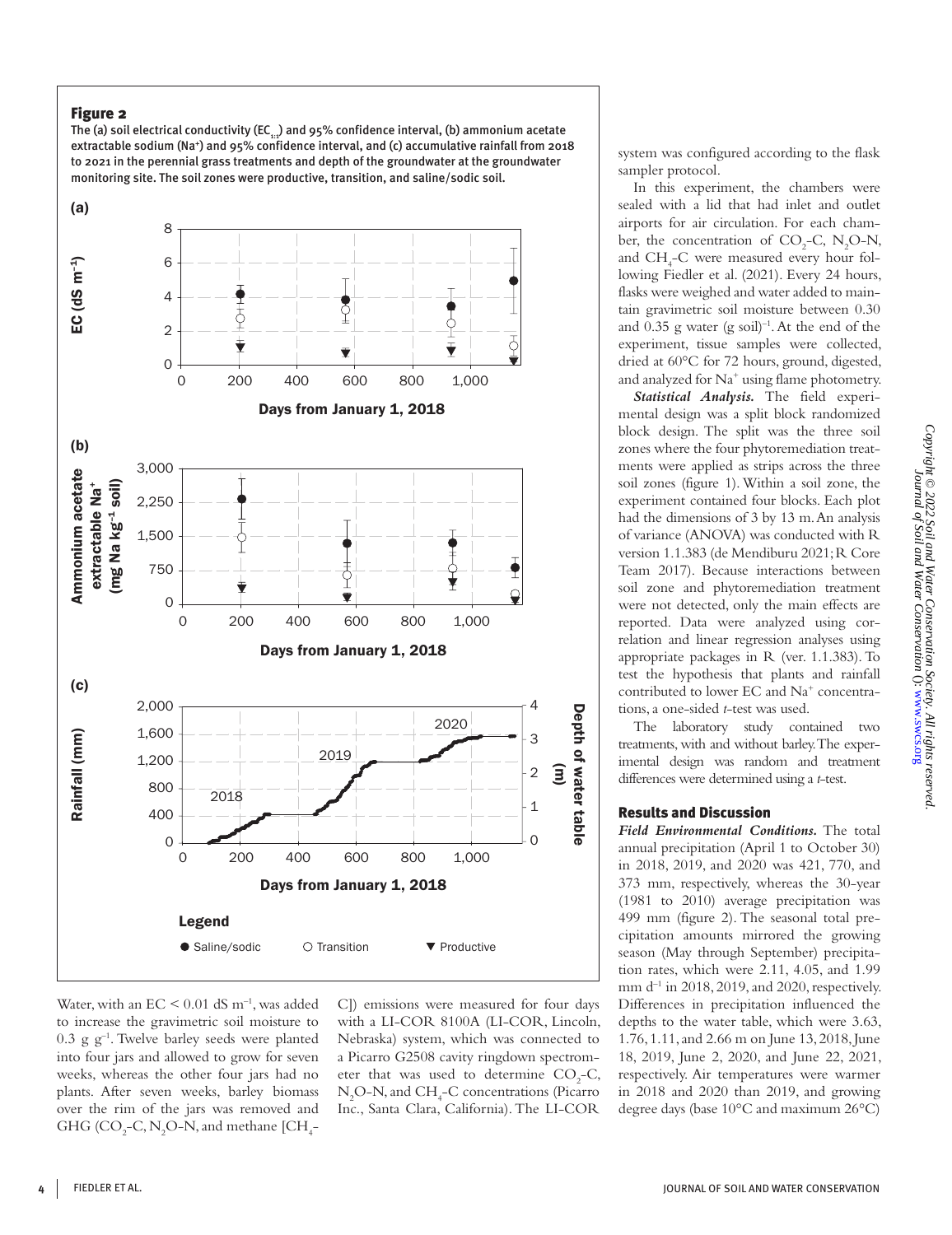from April to October were 872 in 2018, 773 in 2019, and 884 in 2020.

Across the three seasons, there was a linkage among rainfall amounts, groundwater depth, biomass production, and the soil  $EC_{1:1}$ and Na+ concentrations. During the high rainfall year (2019), the water table depth and the  $EC_{1:1}$  and  $Na^{+}$  concentration decreased in all zones (figure 2). However, when rainfall decreased in 2020 through 2021, soil zone treatment differences became apparent.

*Grass and Corn Biomass Produced.* In 2018, the most biomass was produced in the productive zone and the least in the saline/ sodic zone (table 2). Across the soil zones, corn had the greatest yield compared to either of the grass mix treatments since the perennial grasses were slow to establish and had minimal growth during the first year. Different results were observed in 2019 where cool and wet conditions and late planting suppressed corn growth. However, these conditions were more favorable for the perennial grasses with both grass mixes yielding slightly more than the 2018 corn yield. In 2020, all treatments produced similar amounts of biomass.

Soil Measurements. In all years, EC<sub>1:1</sub> and Na+ were higher in the saline sodic zone than the transition or productivity zones (table 3). In 2018,  $EC_{1:1}$  ranged from 1.16 dS  $m^{-1}$  in the productive zone to 5.24 dS  $m^{-1}$ in the saline sodic zone, whereas Na<sup>+</sup> ranged from  $312$  mg  $kg^{-1}$  in the productive zone to  $2,484$  mg kg<sup>-1</sup> in the saline sodic zone. Slightly different results were observed for the Na<sup>+</sup> to  $EC_{1:1}$  ratio, where the Na<sup>+</sup>/EC<sub>1:1</sub> ratio was similar in the saline/sodic and transition zones in 2018.

In 2018 and 2019, total microbial biomass was higher in the productive zone than the saline/sodic soil (Fiedler et al. 2021), and in all soils, fungal biomass was very low, suggesting very low concentrations of fungal hypha and glomalin-related proteins. The lack of fungi when combined with a high  $Na<sup>+</sup>$  to  $EC_{1:1}$  ratio indicated that these soils are fragile with a high risk of soil dispersion (Fiedler et al. 2021). The risk of soil dispersion was assessed by dividing the Na<sup>+</sup> concentration by  $EC_{1:1}$ . The use of this ratio was based on He et al. (2013) and Kharel et al. (2018). He et al. (2013) reported that for illite, decreasing the solution EC from 2 to 1 dS  $\mathrm{m}^{-1}$  for a soil with Na+ adsorption ratio (SAR) value of 24 increased the percentage of dispersed clays from near 0% to about 25%. For illite, The total amount of biomass produced in the three productivity zones and seeding mixes. For corn in 2019, no grain was produced due to late planting and wet soils throughout the season.

|                  | Biomass (kg ha $^{-1}$ ) |         |        |  |  |  |
|------------------|--------------------------|---------|--------|--|--|--|
| Soil zone        | 2018                     | 2019    | 2020   |  |  |  |
| Productive       | 3,450a                   | 7,870a  | 7,530a |  |  |  |
| Transition       | 2.180ab                  | 7.440a  | 7.410a |  |  |  |
| Saline/sodic     | 690 <sub>b</sub>         | 4,500b  | 5.490b |  |  |  |
| p-value          | < 0.001                  | < 0.001 | 0.01   |  |  |  |
| None             | 0                        | 4,370b  | 6,340  |  |  |  |
| Mix <sub>1</sub> | 920 <sub>b</sub>         | 9,320a  | 6.970  |  |  |  |
| Mix 2            | 1,520b                   | 8,810a  | 7,780  |  |  |  |
| Corn             | 5.990a                   | 3,900b  | 6.150  |  |  |  |
| p-value          | < 0.001                  | < 0.001 | 0.37   |  |  |  |

the SAR to EC ratio was 24. For montmorillonite, in a solution with a SAR value of 24, dispersion increased from near 0% to over 50% by decreasing the solution EC from 5 to 4 dS m–1. For montmorillonite, the SAR to EC ratio was 5.3. Both minerals are common in the central United States and are 2:1 layer silicates (Vilde 2001). However, montmorillonite is an expanding clay mineral and illite is a nonexpanding clay mineral. These SAR to EC ratio values suggest that the dispersion risk varies with mineral type, and that montmorillonite disperses at a lower Na+ concentration than illite. Understanding clay dispersion risks are important because, as water percolates through the surface soil, decreases in the soil  $EC_{1:1}$  can result in an expansion of the diffuse double layer and ultimately dispersion. Under these conditions, erosional soil losses can be very high.

In the saline/sodic zone from 2018 to 2019, EC<sub>1:1</sub> (-1.39  $\pm$  1.333 dS m<sup>-1</sup>), Na<sup>+</sup>  $(-1,155 \pm 422 \text{ mg Na kg}^{-1})$ , and the Na<sup>+</sup> to  $EC_{1:1}$  ratios (-150  $\pm$  49.6) all decreased (table 4). These decreases were attributed to soluble salts moving through the soil with the percolating water. However, from 2019 to 2021, EC<sub>11</sub> increased (1.61  $\pm$  1.51, *p* = 0.1) and the Na<sup>+</sup> to EC<sub>1:1</sub> ratio (-150  $\pm$  96.3) decreased. The increase in  $EC_{1:1}$  was attributed to capillary movement of water and salts from the water table to the soil surface. The decrease in the Na<sup>+</sup> to  $EC_{1:1}$  ratio suggests that the dispersion risk was reduced, while the increase in the EC indicates that seed germination would have been decreased.

In the productive zone from 2018 to 2019, EC<sub>14</sub> (-0.37  $\pm$  0.32 dS m<sup>-1</sup>), Na<sup>+</sup> (-175  $\pm$  94 mg Na<sup>+</sup> kg<sup>-1</sup>), and the Na<sup>+</sup> to EC<sub>1:1</sub> ratio (-89.1  $\pm$  56) ratio decreased. However, from 2019 to 2021, EC<sub>1:1</sub> (-0.37  $\pm$  0.26 dS  $(m^{-1})$  and Na<sup>+</sup> (-34.9  $\pm$  34.0 mg Na<sup>+</sup> kg<sup>-1</sup>)

concentrations decreased, whereas the Na+ to EC<sub>1:1</sub> ratio increased (89.1  $\pm$  79). The increase in the  $Na^+$  to  $EC_{1:1}$  suggests that despite the decrease in  $Na<sup>+</sup>$  and EC<sub>1:1</sub>, the aggregate dispersion risk increased.

*Plant Effects on Electrical Conductivity and Sodium Concentration.* From 2018 to 2019, the Na+ concentrations decreased in the four phytoremediation treatments. However, the loss of Na<sup>+</sup> relative to the  $EC_{1:1}$ was greater  $(-183 \pm 57 \text{ mg Na}^+ \text{ [dS m}^{-1]})$  in the corn and perennial grass treatments than the no-plant control treatment ( $-73 \pm 62$ mg Na+ [dS m–1]). These results indicate that the plants contributed a relative decrease in the exchangeable  $Na^+$  concentration, which reduced the risk of soil dispersion. The effects of the plants on Na<sup>+</sup> concentrations could be attributed to plant uptake, enhanced water flow, or some other unknown factors. It was not attributed to the release of  $Ca^{+2}$  resulting from a plant-induced increase in  $\mathrm{CaCO}_3^{}$  solubility (see laboratory study below). Others have reported that some plants take up significant amounts of Na<sup>+</sup> (Everitt et al. 1982; Bosnic et al. 2018; Geilfus et al. 2018). Plants also influence water cycling within the soil profile. For example, Reicks et al. (2021) showed that water loss was  $0.0283 \pm 0.0013$  $\text{cm}^3 \text{ (cm}^3 \times \text{d})^{-1}$  in soil with a cover crop and  $0.01 \pm 0.0013$  cm<sup>3</sup> (cm<sup>3</sup> × d)<sup>-1</sup> in a fallow soil not containing a cover crop. Increased water loss through transpiration may reduce the transport of water and associated salt to the soil surface through capillary movement.

*Laboratory Study.* The laboratory study was conducted to further investigate the effects of plants as a phytoremediation tool. In this experiment, two components were investigated. The first was nutrient uptake and the second was plant induced decreases in soil pH leading to Na loss (table 5). In this experi-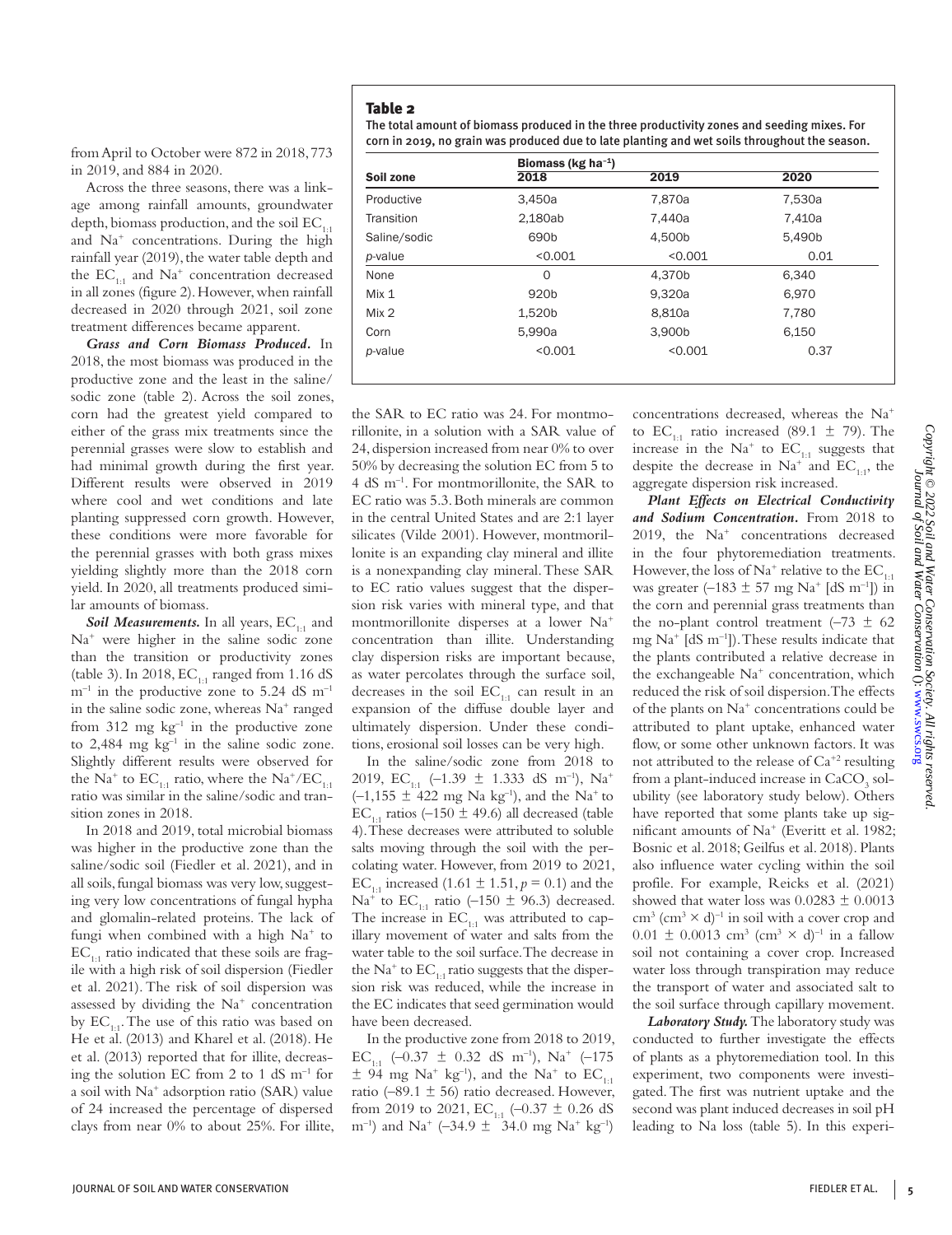# Table 3

Soil electrical conductivity (EC<sub>1</sub>,,), sodium (Na<sup>+</sup>), Na<sup>+</sup>/EC<sub>1</sub>, ratio, change in EC<sub>11</sub> and Na<sup>+</sup> from 2018 to 2020, in the three soil zones, and four vegetation treatments. Mix 1 contained beardless wildrye and slender wheatgrass and mix 2 contained slender wheatgrass, creeping meadow foxtail, western wheatgrass, and AC Saltlander green wheatgrass. Treatments with different letters differ at *p* < 0.05.

|              | 2018                        |                         |                                                                           | 2019                        |                         |                                                     | 2021                        |                      |                                                     |
|--------------|-----------------------------|-------------------------|---------------------------------------------------------------------------|-----------------------------|-------------------------|-----------------------------------------------------|-----------------------------|----------------------|-----------------------------------------------------|
| Soil zones   | $EC_{1:1}$<br>$(dS m^{-1})$ | $Na+$<br>$(mg kg^{-1})$ | $\text{Na}^{\ast}/\text{EC}_{_{1:1}}$<br>$(mg kg^{-1})/$<br>$(dS m^{-1})$ | $EC_{1:1}$<br>$(dS m^{-1})$ | $Na+$<br>$(mg kg^{-1})$ | $Na^*/EC_{1:1}$<br>$(mg kg^{-1})/$<br>$(dS m^{-1})$ | $EC_{1:1}$<br>$(dS m^{-1})$ | $Na+$<br>$(mg kg-1)$ | $Na^*/EC_{1:1}$<br>$(mg kg^{-1})/$<br>$(dS m^{-1})$ |
| Productive   | 1.16c                       | 312c                    | 278b                                                                      | 0.76c                       | 136c                    | 189c                                                | 0.4a                        | 101a                 | 278ab                                               |
| Transition   | 2.96b                       | 1,428b                  | 490a                                                                      | 2.25 <sub>b</sub>           | 667b                    | 261b                                                | 0.895b                      | 220a                 | 351a                                                |
| Saline/sodic | 5.24a                       | 2.484a                  | 480a                                                                      | 3.94a                       | 1,329a                  | 330a                                                | 5.5 <sub>b</sub>            | 789b                 | 182b                                                |
| p-value      | < 0.001                     | < 0.001                 | 0.0007                                                                    | < 0.001                     | < 0.001                 | < 0.001                                             | < 0.001                     | < 0.001              | 0.04                                                |
| Treatment    |                             |                         |                                                                           |                             |                         |                                                     |                             |                      |                                                     |
| None         | 4.84a                       | 1,963a                  | 341b                                                                      | 3.5a                        | 1,162a                  | 267                                                 | 2.49                        | 380                  | 324                                                 |
| Mix 1        | 2.63 <sub>b</sub>           | 1,291bc                 | 502a                                                                      | 2.09bc                      | 601bc                   | 256                                                 | 1.86                        | 374                  | 269                                                 |
| Mix 2        | 2.74b                       | 1,494ab                 | 496a                                                                      | 2.47ab                      | 839ab                   | 305                                                 | 2.41                        | 393                  | 316                                                 |
| Corn         | 2.40 <sub>b</sub>           | 883c                    | 326b                                                                      | 1.23c                       | 241c                    | 213                                                 | 2.11                        | 331                  | 182                                                 |
| p-value      | 0.03                        | 0.09                    | 0.04                                                                      | 0.02                        | 0.03                    | 0.12                                                | 0.35                        | 0.79                 | 0.37                                                |

ment, barley reduced  $\text{NO}_3$  and  $\text{EC}_{1:1}$  values and increased  $CO_2$ -C and N<sub>2</sub>O-N emissions for the four days after clipping the plants. Because the closed jar system prevented the downward movement of water out of the soil, decreases in soil  $EC_{1:1}$  was attributed to soil nutrient uptake and  $N_2O$  emissions. Even though barley did not reduce the bulk Na+ content of the soil, the harvested plants contained 5% Na<sup>+</sup>, which must have been obtained from the soil. Shelef et al. (2012) had similar results and reported that *Brassia indica* (an annual broadleaf halophyte) reduced the Na<sup>+</sup> concentration 20% to 60% in the effluent from a constructed wetland. Even though barley increased  $\mathrm{CO}_2$  emissions by 344%, the soil pH did not decrease and may have increased  $(p = 0.07)$ . These findings do not support the hypothesis that plant induced decreases in the soil pH result in increased solubility of  $\mathrm{CaCO}_{_3}$  and the loss of Na. However, it does support the hypothesis that nutrient uptake can contribute to decreases in Na+ and soil  $EC_{1:1}$ . These findings were attributed to several factors including (1) that the Forman-Cresbard mapping unit has a relatively high CEC,  $(2)$  that denitrification consumes  $H^+$ , and (3) that these soils had very high  $\rm N_2O\text{-}N$ emission rates (Fiedler et al. 2021).

The scope and magnitude of salinity and sodicity is increasing globally due to climate change. In the NGP, increased spring rainfall, when combined with rising water tables over marine sediments, has resulted in poorly drained saline/sodic soils that are supersaturated with gypsum. Salt-affected soils are concentrated, at first in the lowest lying areas of a field, which may over time progress upslope (Birru et al. 2019). Annual crop yields in affected soils can be low, whereas the GHG emissions from these soils can be very high (Fiedler et al. 2021).

In salt affected soils, sparse vegetation, and destabilized surface soils, slow water infiltration rates can result in high erosion and N2 O-N emissions (Fiedler et al. 2021). Even in a dry year, these areas do not dry out and soil stability is so poor that ruts from typical production equipment (tractors, sprayers, and combines) can be 20 or more centimeters deep. This study investigated the effects of phytoremediation and natural rainfall on soil and plant health. During the study, contrasting climate events occurred; in 2018 to 2019 precipitation was nearly double the 10-year average, whereas from fall of 2019 to spring of 2021, rainfall was about or a little lower than average. During the high rainfall period, depth to the water table decreased, phytoremediation lowered the  $Na^+/EC_{1:1}$  ratio, and  $EC_{1:1}$  and  $Na<sup>+</sup>$  concentrations decreased in all treatments. The reductions in  $EC_{1:1}$  and  $Na^{+}$ were attributed plant uptake and nutrient transport with percolating water.

During the reduced rainfall period from 2019 to 2021, the depth to water table increased, the risk of soil dispersion increased in the productive zone, and soil  $EC_{1:1}$ increased in the saline/sodic zone. In the saline/sodic zone, these results were attributed to low plant growth and limited transpiration, which was not sufficient to impede the movement of salts from the groundwater to the soil surface. However, in the productive zone plant, growth was more robust, which when combined with increased transpiration, may

have slowed the capillary movement of salts from the water table to the soil surface. These findings suggest that during the reduced rainfall period there was an upward transport of water and associated salts in the saline/sodic zone and a downward movement of salts in the more productive zone.

A laboratory study did not support the hypothesis that the plant root release of exudates,  $H^+$ , or  $CO_2$  increased  $CaCO_3$  solubility. Even though we did not a observe a plant-induced pH decrease, analysis showed that plants reduced the risk of dispersion. These results were attributed to several factors including that denitrification can increase soil pH and that the growing plants altered nutrient and water cycling. Our research did not investigate the effects of plants on water flow in these zones. However, other studies have reported that plants change water cycling by increasing transpiration and water infiltration (Carvalho et al. 2019).

# Summary and Conclusions

High rainfall and phytoremediation contributed to soil health improvements in the three zones in this east central South Dakota field. Our findings also suggest that in the poorly drained saline/sodic zone, at least two possibilities exist over the long term. The first was that if the water table is close to the soil surface, then rainfall-induced decreases in  $EC_{1:1}$ may be short lived. Evidence supporting this is the increase in  $EC_{1:1}$  from 2019 to 2021. The second was that, because plants establishment into the saline/sodic zone was slow, the capillary movement of water and salts from the water table to the soil surface had not yet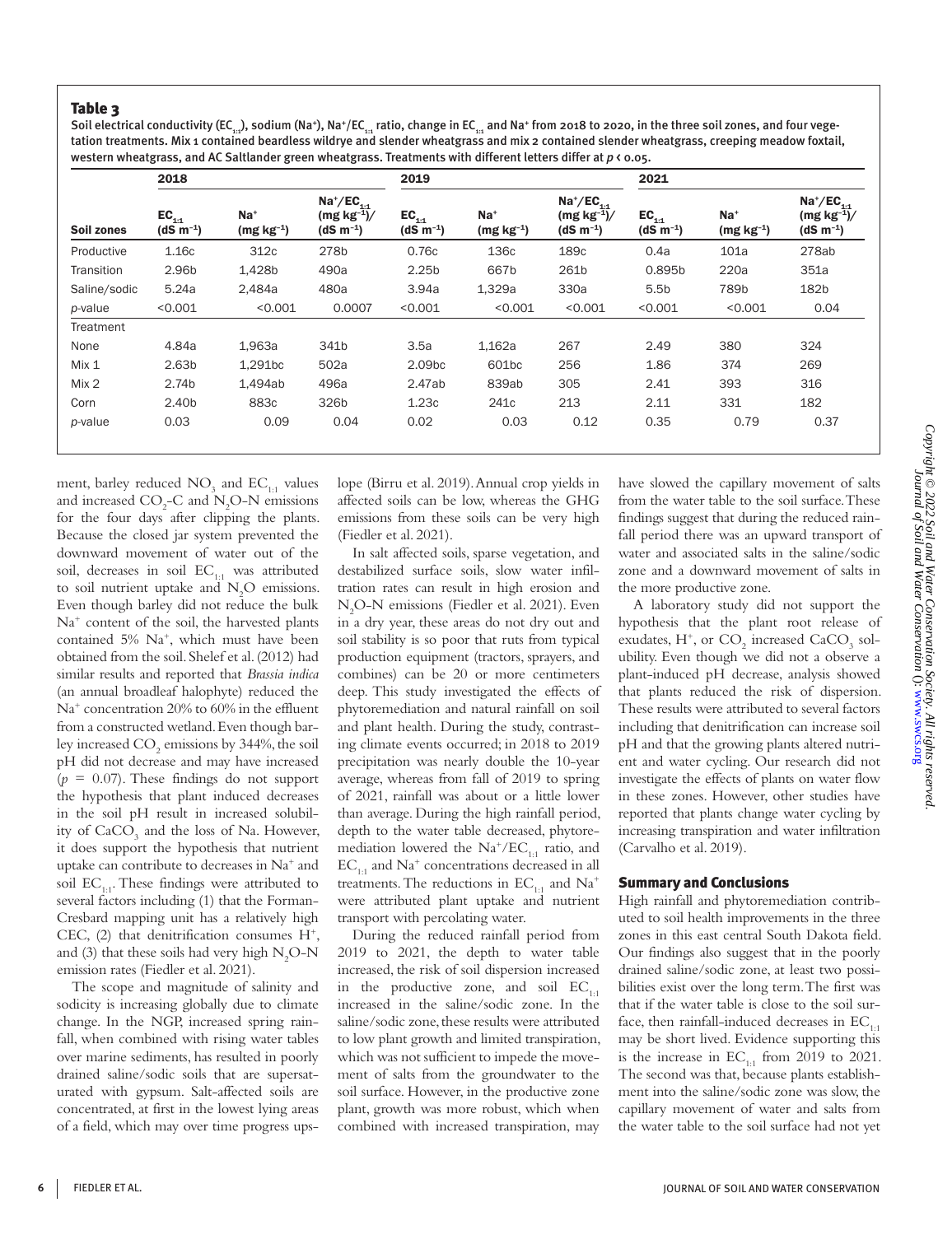## Table 4

The impact of soil zone and vegetation treatment change in the electrical conductivity (EC<sub>1</sub>,), sodium (Na<sup>+</sup>), and the Na<sup>+</sup>/EC<sub>1</sub>, ratio between 2019 and 2018 and between 2021 and 2019. A negative value indicated a decrease in EC<sub>111</sub>, Na+, or Na+/EC<sub>111</sub> ratio. In the none-treatment from 2019 onward significant amounts of biomass were produced.

|              | $EC_{11}$ (dS m <sup>-1</sup> ) |                   |              |              | Na+/EC <sub>1-1</sub> (mg kg <sup>-1</sup> )/(dS m <sup>-1</sup> ) |              |
|--------------|---------------------------------|-------------------|--------------|--------------|--------------------------------------------------------------------|--------------|
| Soil zones   | 2019 to 2018                    | 2021 to 2019      | 2019 to 2018 | 2021 to 2019 | 2019 to 2018                                                       | 2021 to 2019 |
| Productive   | $-0.39$                         | $-0.37b$          | $-175.5$     | $-34.9a$     | $-89.1$                                                            | 88.7a        |
| Transition   | $-0.71$                         | $-1.36a$          | $-761$       | $-447ab$     | $-227.9$                                                           | 88.6a        |
| Saline/sodic | $-1.38$                         | 1.61 <sub>b</sub> | $-1.155$     | $-540b$      | $-150ab$                                                           | $-147b$      |
| p-value      | 0.12                            | < 0.001           |              | 0.01         | 0.05                                                               | 0.001        |
| Treatment    |                                 |                   |              |              |                                                                    |              |
| None         | $-1.34$                         | $-1.0$            | $-800.5$     | $-782c$      | $-73.8$                                                            | 57.0         |
| Mix 1        | $-0.54$                         | $-0.23$           | $-690.7$     | $-227ab$     | $-247$                                                             | 13.7         |
| Mix 2        | $-0.27$                         | $-0.06$           | $-655.3$     | $-446$ bc    | $-191$                                                             | 11.5         |
| Corn         | $-1.16$                         | 0.87              | $-641.4$     | 92.3a        | $-113$                                                             | $-28.8$      |
| p-value      | 0.7                             | 0.29              | ns           | 0.03         | 0.12                                                               | 0.85         |

#### Table 5

Barley impact on average nitrous oxide (N¸O-N) and carbon dioxide (CO¸-C) emissions from the saline/sodic soil during the four-day incubation. Soil electrical conductivity (EC), pH, sodium (Na\*), and nitrates (NO<sub>3</sub>-N) in the soil following the four-day incubation.

|                  | <b>Average emission</b>                |                                           | Soil value after incubation |            |                      |                        |  |
|------------------|----------------------------------------|-------------------------------------------|-----------------------------|------------|----------------------|------------------------|--|
| <b>Treatment</b> | $N_2$ O-N (ug<br>$N_0$ O-N $kg^{-1}$ ) | $CO3-C$ (ug<br>$CO3-C$ kg <sup>-1</sup> ) | $EC_{1:1}$<br>$(dS m^{-1})$ | $pH_{1:1}$ | $Na+$<br>$(mg kg-1)$ | $NO2-N$<br>$(mg kg-1)$ |  |
| <b>Barley</b>    | 1.16                                   | 709                                       | 5.92                        | 6.6        | 2.028                | 428                    |  |
| No-plant         | 0.36                                   | 206                                       | 6.3                         | 6.49       | 2.086                | 509                    |  |
| <i>p</i> -value  | < 0.001                                | < 0.001                                   | 0.041                       | 0.07       | 0.151                | < 0.001                |  |

been disconnected. If this hypothesis is correct, then disturbing this soil and preventing the plants from producing a protective soil cover will slow restoration.

### Acknowledgements

Funding for this project was provided by South Dakota Corn Utilization Council, USDA Agriculture and Food Research Initiative (SD00G656-16 and SD00H555-15), and USDA Natural Resources Conservation Service-Conservation Innovation Grants (69-3A75-285).

#### References

- Alberta Agriculture and Rural Development. 2001. Salt Tolerance of Plants. Agdex 518-17. Edmonton, Alberta, Canada: Alberta Agriculture and Rural Development. https://www1.agric.gov.ab.ca/\$department/deptdocs. nsf/all/agdex3303/\$file/518-17.pdf?OpenElement.
- Ammari, T.G., S. Al-Hiary, and M. Al-Dabbas. 2013. Reclamation of saline calcareous soils using vegetative bioremediation as a potential approach. Archives of Agronomy and Soil Science 59:367–375. doi:10.1080/0 3650340.2011.629813.
- Ashraf, M.Y., M. Ashraf, K. Mahmood, J. Akhter, F. Hussain, and A.M. Arshad. 2010. Phytoremediation of saline soils for sustainable agricultural productivity. *In* Plant Adaptation

and Phytoremediation, eds. M. Ashraf, M. Ozturk, and M. Ahmad, 335-356. Dordrecht: Springer Netherlands.

- Birru, G.A., D.E. Clay, T.M. DeSutter, C.L. Reese, A.C. Kennedy, S.A. Clay, S.A. Bruggeman, R.K. Owen, and D.D. Malo. 2019. Chemical amendments of dryland saline–sodic soils did not enhance productivity and soil health in fields without effective drainage. Agronomy Journal 111:496- 508. https://doi.org/10.2134/agronj2018.04.0296.
- Bosnic, P., D. Bosnic, J. Jasmoc, and N. Nikolic. 2018. Silicon mediates sodium transport and partitioning in maize under moderate salt stress. Environmental and Experimental Botany 155:681-687.
- Boyadgiev, T.G. 1974. Contribution to the Knowledge of Gypsiferous Soils. AGON/SF/SYR/67/522. Rome: The Food and Agriculture Organization of the United Nations.
- Budak, M.E. 2020. The impact of subsurface physical characteristics on the effective of subsurface drainage in the northern Great Plains. Master's thesis, South Dakota State University.
- Buyer, J.S., and M. Sasser. 2012. High throughput phospholipid fatty acid analysis of soils. Applied Soil Ecology 61:127–130. https://doi.org/10.1016/j. apsoil.2012.06.005.
- Carlson, C.G., D.E. Clay, D.D. Malo, J. Chang, C.L. Reese, R. Kerns, T. Kharel, G. Birru, and T. DeSutter. 2015. Chapter 32: The management and identification of

saline and sodic soils in the Northern Great Plains. *In*  iGrow Corn: Best Management Practices, eds. D.E. Clay, C.G. Carlson, and S.A. Clay. Brookings, SD: South Dakota State University.

- Carvalho, K.S., M.S. Vianna, D.S.P. Nassif, L.G. Costa, M.V. Folegatti, and F.R. Marin. 2019. Effect of soil straw cover on evaporation, transpiration, and evapotranspiration is sugar cane cultivation. Australian Journal of Crop Science 13:1362-1368.
- de Mendiburu, F. 2021. Agricolae: Statistical procedures for agricultural research. https://cran.r-project. org/web//packages/agricolae/agricolae. pdf?msclkid=9d949a02a96111eca5b7afc16bb3ebf5.
- DeSutter, T., D. Franzen, Y. He, A. Wick, J. Lee, B. Deutsch, and D.E. Clay. 2015. Relating sodium adsorption ratio to its utility in the Northern Great Plains. Soil Science Society of America Journal 79:1261-1264.
- Dose, H.L., Y. He, R.K. Owens, D. Hopkins, B. Deutsch, J. Lee, D.E. Clay, C. Reese, D.D. Malo, and T.M. DeSutter. 2017. Predicting electrical conductivity of the saturation extract from a 1:1 solution to water ration. Communications Soil Science Plant Analysis 48:2148-2154.
- Doyle, R., F. Casey, A. Wick, and N. Derby. 2016. Salt removal using tile drainage in the Red River Valley. North Dakota State University Extension. https://www.ndsu. edu/soilhealth/wp-content/uploads/2015/12/Tile-Drainage-Fact-Sheet\_6-9-16.pdf.
- Eberhard, J., N.L.M.B. van Schaik, A. Schibalski, and T. Graff. 2019. Simulating future salinity dynamics in a coastal marshland under different climatic scenarios. Vadose Zone Journal 2020:19e200008.
- Eswaran, H., and G. Zi-Tong. 1991. Properties, genesis, classification, and distribution of soils with gypsum. *In*  Occurrence, Characteristics, and Genesis of Carbonate, Gypsum, and Silica Accumulations in Soils Vol. 26, ed. W.D. Nettleton, 89-119. Madison, WI: Soil Science Society of America Special Publications.
- Everitt, J.H., M.A. Alaniz, and A.H. Gerbermann. 1982. Chemical composition of national range grasses having